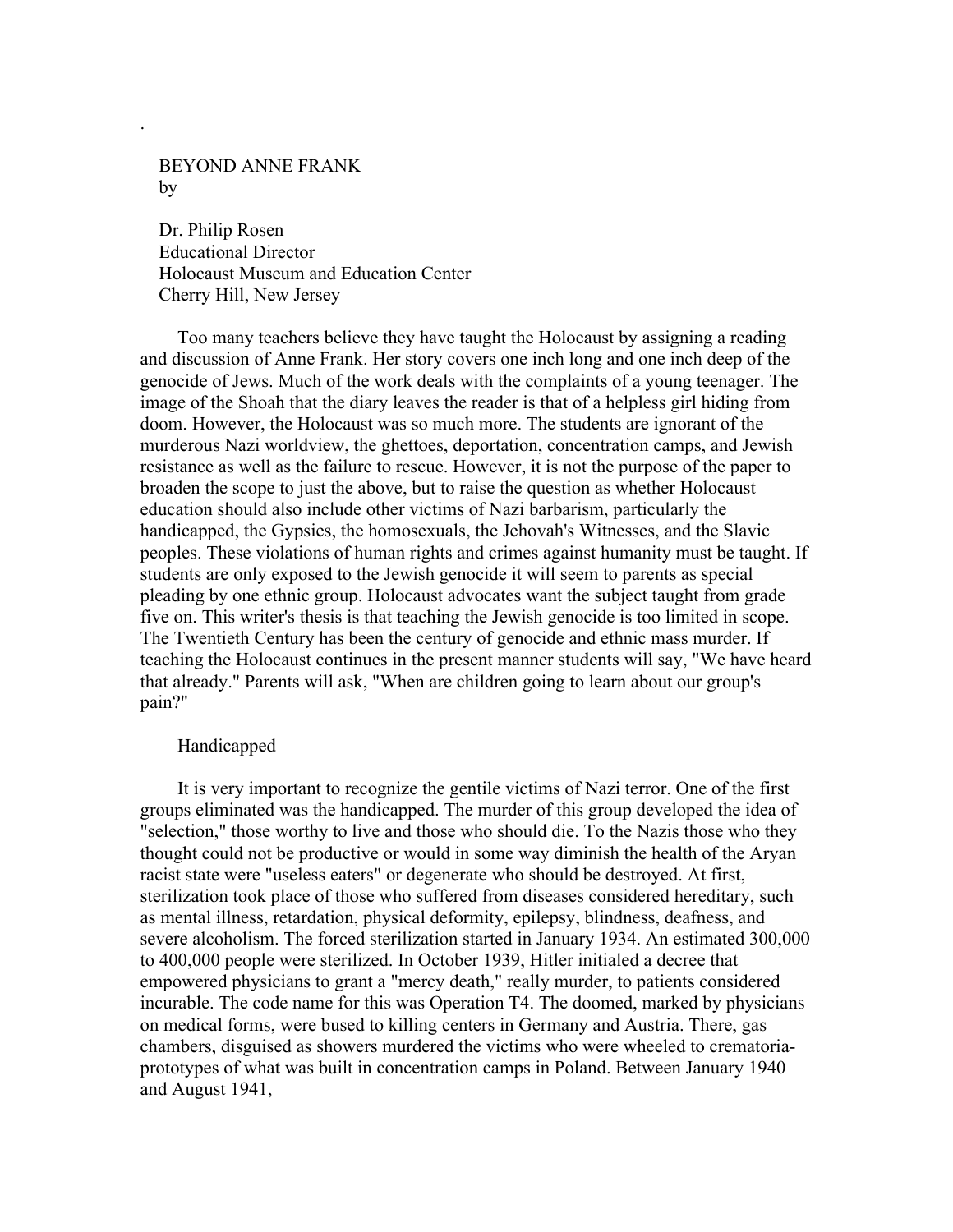70, 273 deaths were recorded. In response to widespread religious objection, the program formally was stopped, however, informally continued at hospitals and asylums. Between 1941 and 1945, a program, called 14f13, authorized euthanasia centers which murdered concentration camp inmates in Germany and Austria, Jews and Gentiles, who no longer could work. About 20,000 died under this program. SS units in Poland and the Soviet Union simply shot mentally and physically handicapped people in Nazi occupied conquered territory. In all, about 250,000 mentally and physically handicapped people met their death under this false "euthanasia" program.

 For younger teenagers, the US Holocaust Memorial Museum's Handicapped pamphlet is available. Inna R. Friedman's Other Victims (Boston: Houghton Mifflin, 1990) is readable for middle schoolers and includes information on sterilization and murders of the disabled also a discussion of the fate of German mullatos, a subject rarely treated. For high school students, By Trust Betrayed by Hugh Gregory (New York: Henry Holt, 1990) is a study of the systematic murder of the handicapped based on captured Nazi documents and testimonies. Part 1 of The Nazi Doctors, Medical Killing and the Psychology of Genocide by Robert Lifton (New York: Basic Books, 1986) is still available. What is particularly valuable is the Nazi biogenetic, eugenic worldview. Gita Sereny's, Into That Darkness (New York: Vintage, 1983) Part 1 is still in print and shows the carry over of personnel and technique from the T4 killing centers into the concentration camps.

 Two excellent sources for purchase of books and videos are Social Studies School Service (800) 421-4246 and United States Holocaust Memorial Museum Teachers Catalog (800) 259-9998.

## **Gypsies**

 We have to go beyond Anne Frank and learn about the genocide of Europe's Gypsies (also called Romani). Dora Yates, secretary of the Gypsy Lore Society noted:

 It is more than time that civilized men and women were aware of the Nazi crimes against the Gypsies as well as the Jews. Both bear witness to the fantastic dynamic of the 20th Century racial fanaticism, for these two people share the horror of martyrdom at the hands of the Nazis for no other reason than that they were - they existed. The Gypsies, like the Jews stand alone.\*

 There is parity between Judeophobia and anti-Gypsy ideology in Nazi rhetoric and practice. Many of the laws and decrees applied to both groups. The 1933 Law for Protection of German Blood and German Honor applied to Jews, Romani and Blacks mullatos descended from American and French soldiers of Rhineland occupation (1919- 1929). To the racists these peoples were of "alien blood" and criminal genetically. The 1935 Nuremberg Laws excluding Aryan intermarriage with non-Aryans included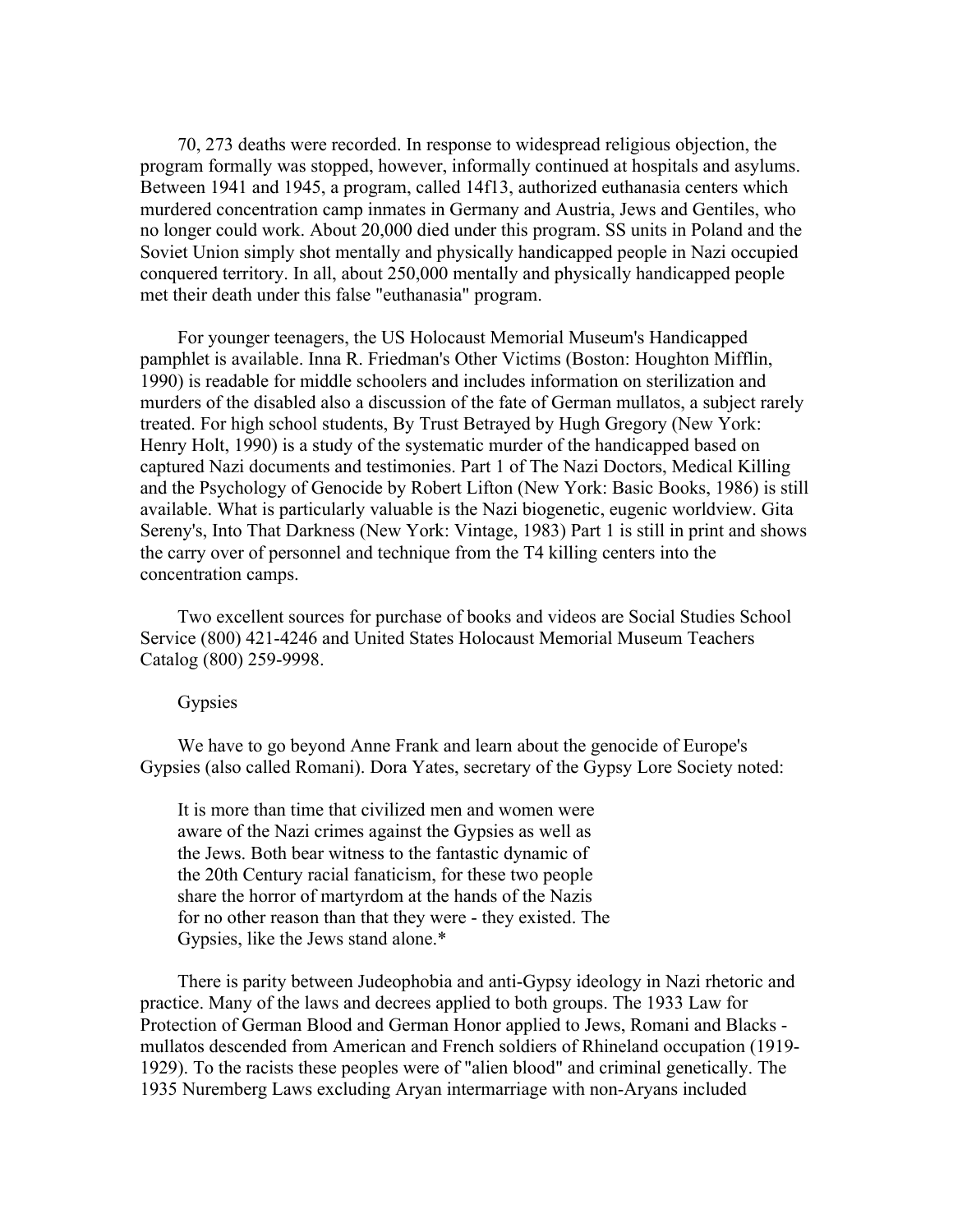Romani. Like the Jewish children, Gypsy children were excluded from public schools and public places. In 1938, Himmler ordered Gypsy children sterilized. In 1939, Gypsies in Germany and newly conquered Poland were registered and forbidden to leave their homes (as were

# \* Commentary 1949: 455

 Jews.) In 1941, the Einsatzgruppen, the murderous mobile killing units in the Soviet Union murdered Romani as well as Jews.

 Gypsies as well as Jews were deported to ghettos such as Lodz, Lublin, Bialystok, and Warsaw. Jews and Gypsies were deported to Treblinka and Auschwitz in large numbers in 1943. At Auschwitz, a special section of Birkenau (built largely for Jews) was set aside for Romani. The Zigeunerlager (Gypsy camp) of 20,000 lasted 16 months; than all members, men, women, and children were gassed. The infamous Dr. Josef Mengele served as medical officer at this camp, and as he did with Jewish twins, he performed horrible experiments on Gypsy twins. He also used them for vaccines after inducing typhus. In Europe, estimates of mortality of Sinti and Roma (major Gypsy tribes) range from 220,000 to 500,000, about one third of their population. The loss of two thirds of Europe's Jewish population is better documented because of the knowledge of pre-Holocaust population figures.

 High school students could handle chapter five of The Racial State: Germany 1933- 1945 by Michael Burleigh and Wolfgang Wippermann (Cambridge University Press, 1992); United States Holocaust Memorial Museum's The Story of Karl Sojka: A Childhood in Birkenau (Washington, DC: 1992) could be read by eighth graders as could the museum's booklet Sinti and Roma.

Homosexuals

 The Nazis in their attempt to racially "purify" German society and promote what they considered the "Aryan master race" attacked homosexuals as weakening the "generative powers of the nation." For the SS house journal Das Schwarze Korps, "Unnatural indecency deserves death." In 1929, there were an estimated 1.2 million homosexuals. The Nazis reasoned that since 2 million healthy German soldiers lost their lives in World War I, added to this, the unreproductive homosexuals would lead to a vastly diminished German population, a condition that would eliminate its chances of Germany being a world power.

 While homosexuality was a crime under previous law, it was not enforced under the Weimar Republic (1919-1933). Upon the Nazi ascent to power, this law called paragraph 175 was enforced. The Gestapo terrorized homosexuals. However, lesbians were not subject to systematic persecution, although a few were arrested as "asocials" or prostitutes. During the period 1933-1945 over 100,000 men were arrested; over 50,000 were officially defined as homosexuals, sentenced, and most incarcerated in regular prisons. Some 10 to 15,000 were sent to concentration camps where an estimated 60% died. About half of the convictions took place from 1937 to 1939, (about 50,000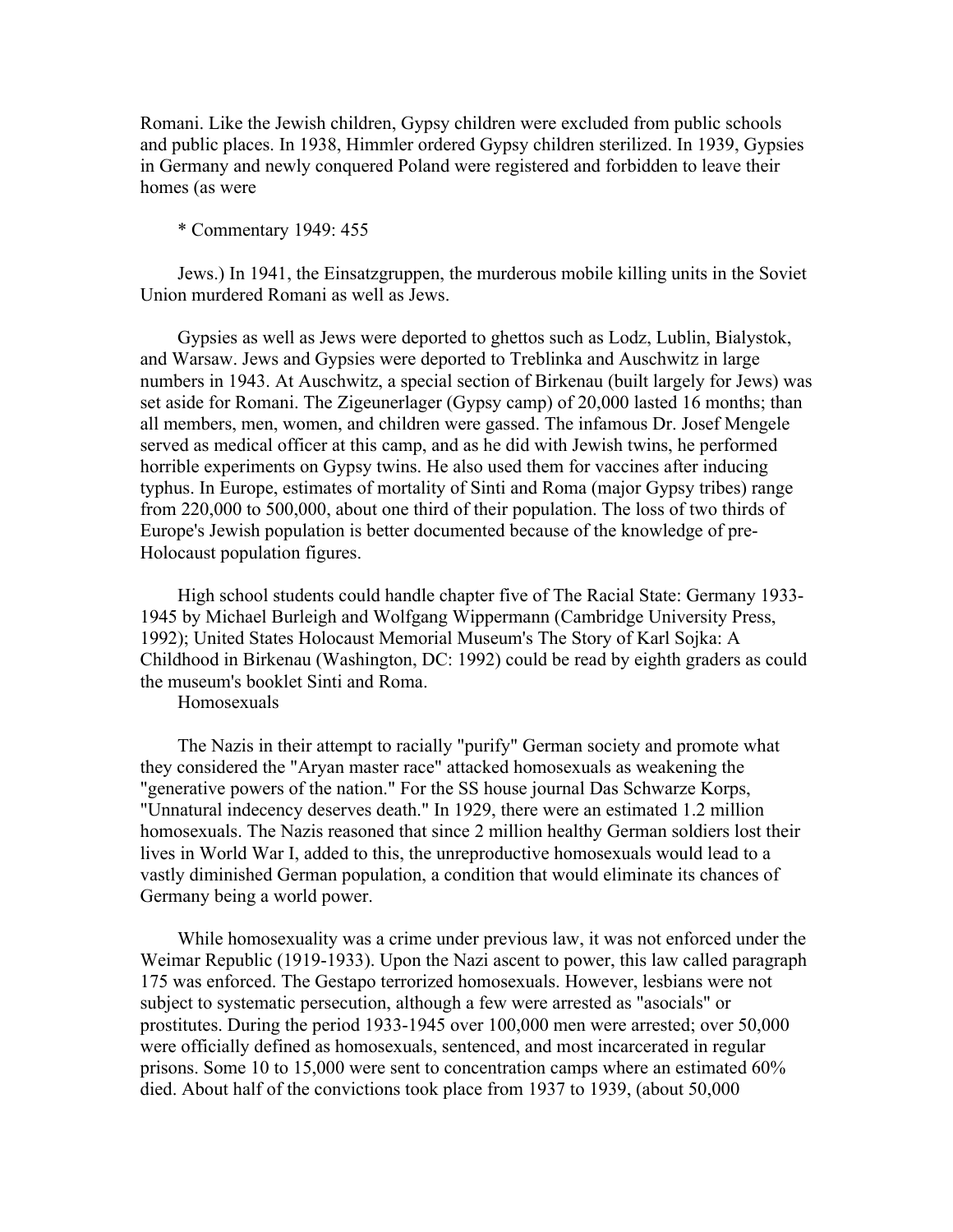convictions) mainly inside Greater Germany. The drive against homosexuals did not take place in German occupied countries. As far as the Nazis were concerned, the less conquered people reproduced the better. There was no deportation to ghettos or death camps.

 The SS, that private army under Himmler, was rife with homosexuals, as was Hitler Youth. However, those homosexuals who were politically unconnected were prosecuted. To placate the German Army, Ernst Roehm, head of the Stormtroopers (SA) and his homosexual lieutenants were executed under the pretext they were homosexuals and threatening the state. Roman Catholic priests and army officers critical of National Socialism were arrested under the charge of being homosexuals.

 While many Nazi doctors believed that homosexuality was hereditary and genetic, others thought they could "cure" the homosexual. Dr. Carl Vaernet, a concentration camp physician, injected the male hormone, testosterone, into test persons. There were no records of any great success. The homosexuals who wore a pink triangle in the concentration camp were treated miserably.

 After World War II, until 1969, laws against homosexuals continued and they continued to fear arrest and incarceration. There have been neither reparations nor restitution for homosexual victims of Nazi persecution.

 The US Holocaust Memorial Museum has a readable pamphlet on homosexuals, entitled just that, for grades 8-12. Richard Plant, a homosexual survivor himself, has written The Pink Triangle. The Nazi War Against Homosexuals (New York: Henry Holt, 1989) is suitable for advanced students. Michael Birenbaum's anthology A Mosaic of Victims (New York: New York University, 1990) has a chapter. The twelfth grade might be the proper place to study this topic.

### Jehovah's Witnesses

 Jehovah's Witnesses endured intense persecution under the Nazi regime. Action against the religious group spanned the Nazi rule, 1933 through 1945. Jehovah's Witnesses, considered Aryan, had the opportunity to escape persecution and personal harm by merely renouncing their religious beliefs. The vast majority refused to do so in the face of torture, maltreatment, and concentration camp experiences. To the Nazis, the 20,000 Jehovah's Witnesses were a rival ideology, a rival center of loyalty. The Witnesses refused to fight in World War I, refused to raise their arms in the Heil Hitler salute, did not vote in elections and did not join the German Labor Front. Their offices were occupied, their literature confiscated. For defying the ban on their activities, Witnesses were arrested. They lost jobs as civil servants and lost unemployment, social welfare, and pension benefits. For refusing to be drafted in 1936, some 400 were imprisoned at Sachsenhausen Concentration Camp. By 1939, an estimated 6,000 Witnesses from Greater Germany (Austria and Czechoslovakia) were jailed.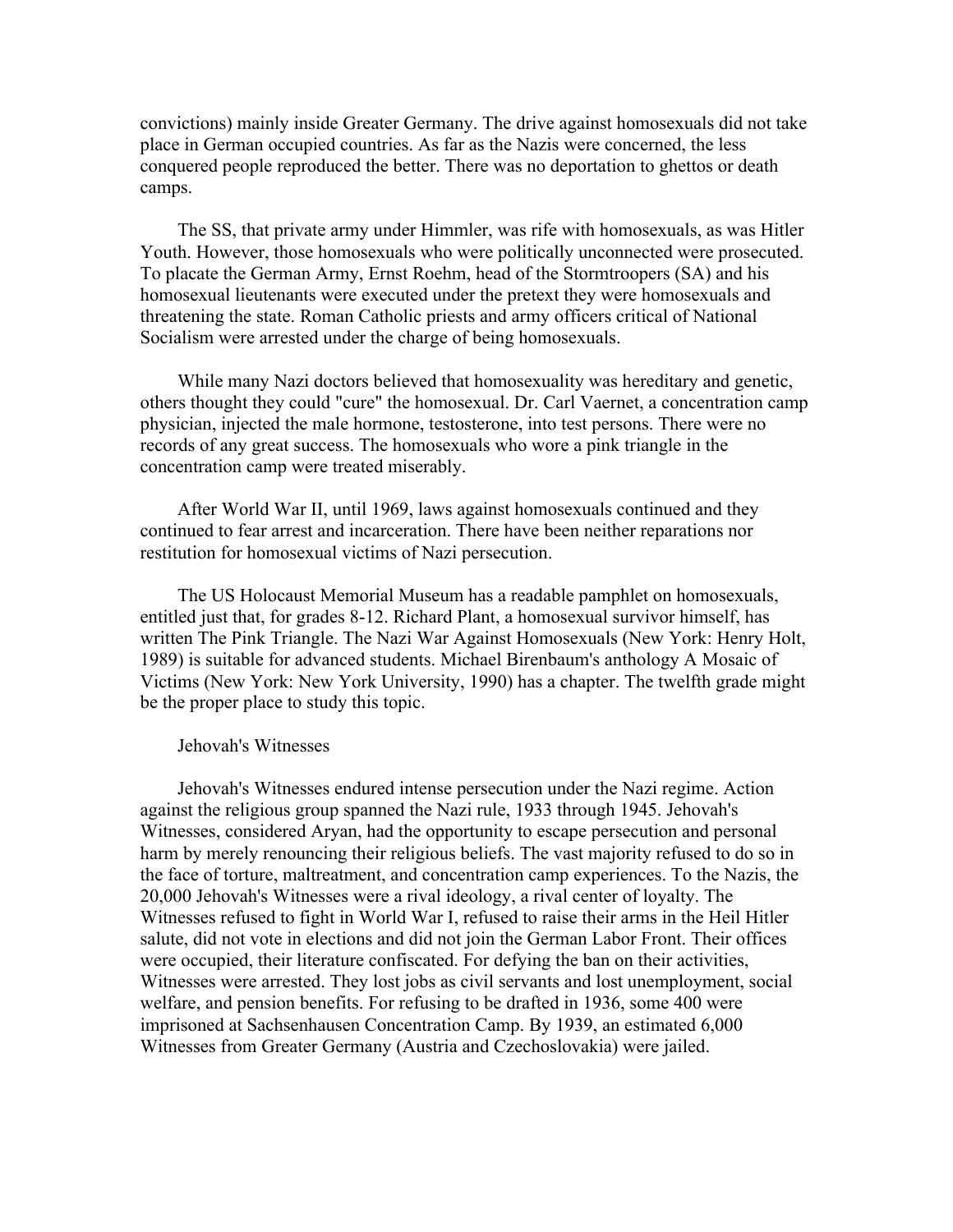International Witnesses conferences condemned the Nazi regime and denounced the persecution on Jews as "savagery." Families were broken up and Nazi authorities took children away from their parents and sent them to reform schools, orphanages or private homes to "Nazify" them. Some were put into the T4\* program.

 As the war progressed, Witnesses were placed in concentration camps. Even in the camps, they continued to pray, meet, and make converts. At Buchenwald they had an underground press. Witnesses were considered very trustworthy because they refused to escape or physically resist their guards. Witnesses were often used as gardeners and domestic servants by Nazi camp officers.

 About 10,000 Witnesses were incarcerated in concentration camps, most of who were of German nationality. Small numbers came from Austria, Belgium, Czechoslovakia, the Netherlands, and Poland. From 2,500 to 5,000 died. More than 200 men were tried and executed for refusing military service.

 For high school students there are the United States Holocaust Memorial Museum's pamphlet Jehovah's Witnesses and Christian King's Jehovah's Witnesses Under Nazism, Michael Birenbaum, ed., A Mosaic of Victims: Non Jews Persecuted and Murdered by the Nazis (New York: New York University, 1990). For younger readers Inna Friedman's The Other Victims: First Person Stories of Non-Jews Persecuted by the Nazis (Boston: Houghton Mifflin, 1990) is appropriate. A video, "Purple Triangle" is available, as are two Watchtower publications by the Watchtower Bible and Truce Society of New York, Avenue 25, Columbus Heights, Brooklyn, NY 11201. These materials are available through Social Studies School Services

\*See section on handicapped.

### Slavs

 Hitler's New Order in Europe envisioned a Nazi ruled empire where the conquered states' resources would be used basically for Germany's profit with very little regard for the welfare of the conquered people. The Slavic peoples, particularly the Poles, Czechs, Russians, and Ukrainians would be slaves to the German "master race." The leadership and intelligentsia - the professional people and those of arts and letters and other welleducated classes - would be murdered. Slavs would do the lowly and dirty work of society. Great cities such as Moscow, Leningrad, and Warsaw were to be destroyed. The culture of the Russians, Poles, Czechs, Ukrainians, and Serbs was to be stamped out. These peoples were to be squeezed out of their food and valuables and allowed just enough to live on.

 After the defeat of Poland in the fall of 1939, Dr. Hans Frank, Nazi Governor General, decreed that all Polish owned property be subject to seizure without payment. Hundreds of thousands of Polish farms were confiscated and handed over to German settlers. Four large parts of Poland were annexed and made part of Greater Germany.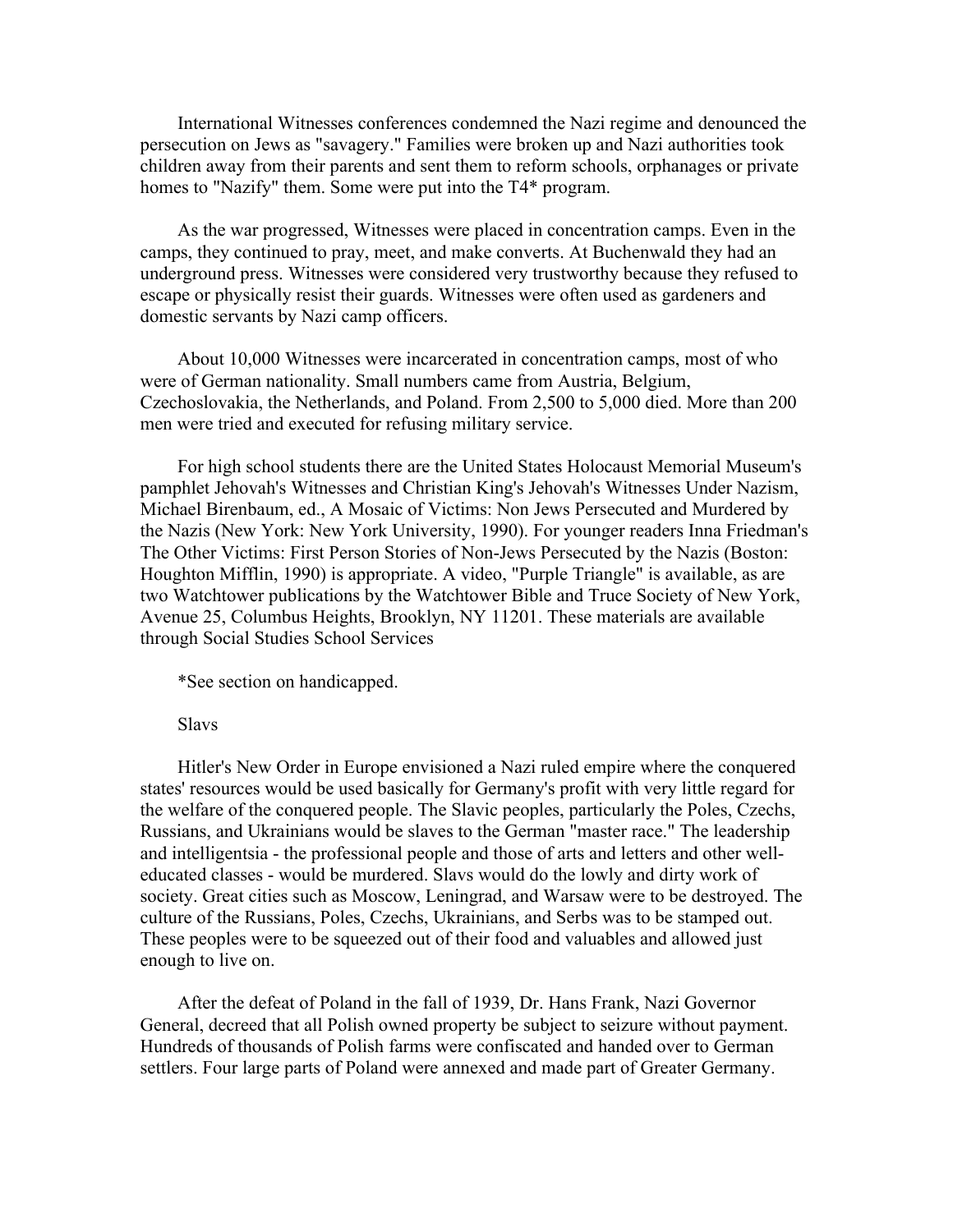Polish priests were hounded by the Gestapo. Over 3,000 were killed 2,000 of them perished in concentration camps. Martin Bormann, Hitler's deputy, said, "Polish priests will preach what we want them to preach. If any priest acts differently, we shall make short work of him. The task of the priest is to keep the Poles quiet, stupid and dullwitted."

 Polish professors were sent to concentration camps. Colleges, technical schools, and schools of higher education were closed. The goal was to hold education to a fourth grade level. One high Nazi official summed it up, "Education is dangerous. It is enough if they can count up to 100…Every educated person is a future enemy."

 Poles were subject to roundups and forced (really slave) labor in Germany. These eastern workers called Ostarbeiter under the direct rule of the SS were maltreated. Punishment for minor offenses resulted in incarceration in concentration camps. No socialization between foreign workers and German women was permitted. This was considered a "crime" serious enough to be punished by hanging the male offender.

 Deportation of Poles was common. By the end of 1940, the SS had expelled 325,000 people and plundered their property and belongings. In 1941, 45,000 more were deported. In 1942 and 1943 over 110,00 were relocated or taken for forced labor. As many as 50,000 children were kidnapped in Poland and subjected to "Germanization," placed in German homes or orphanages, those unsuitable (not blonde or fair enough) were murdered.

 Estimates are that 150,000 Poles were brought to Auschwitz between 1940 and 1945 where 75,000 died. Some 100,000 were deported to Majdanek.

 In addition to the mass murder of 3 million Polish Jews, 3 million Polish Gentiles perished during the Nazi period 1939-1945.

 Upon the German invasion of the Soviet Union in June 1941, a new wave of barbarism was unleashed. The High Commander dealing with Prisoners of War for the German army issued this regulation:

 "The Bolshevik soldier has lost all claim to treatment as an honorable opponent in accordance with the Geneva Convention. Prisoners of war attempting to escape are to be fired upon without previous challenge no warning shot must ever be fired."

 There were close to 4 million POWs - about 2.5 million died, primarily due to maltreatment. One half million POWs were forced to build fortifications or carry ammunition to the front lines, many even to man anti-aircraft guns, all in violation of well established rules of war.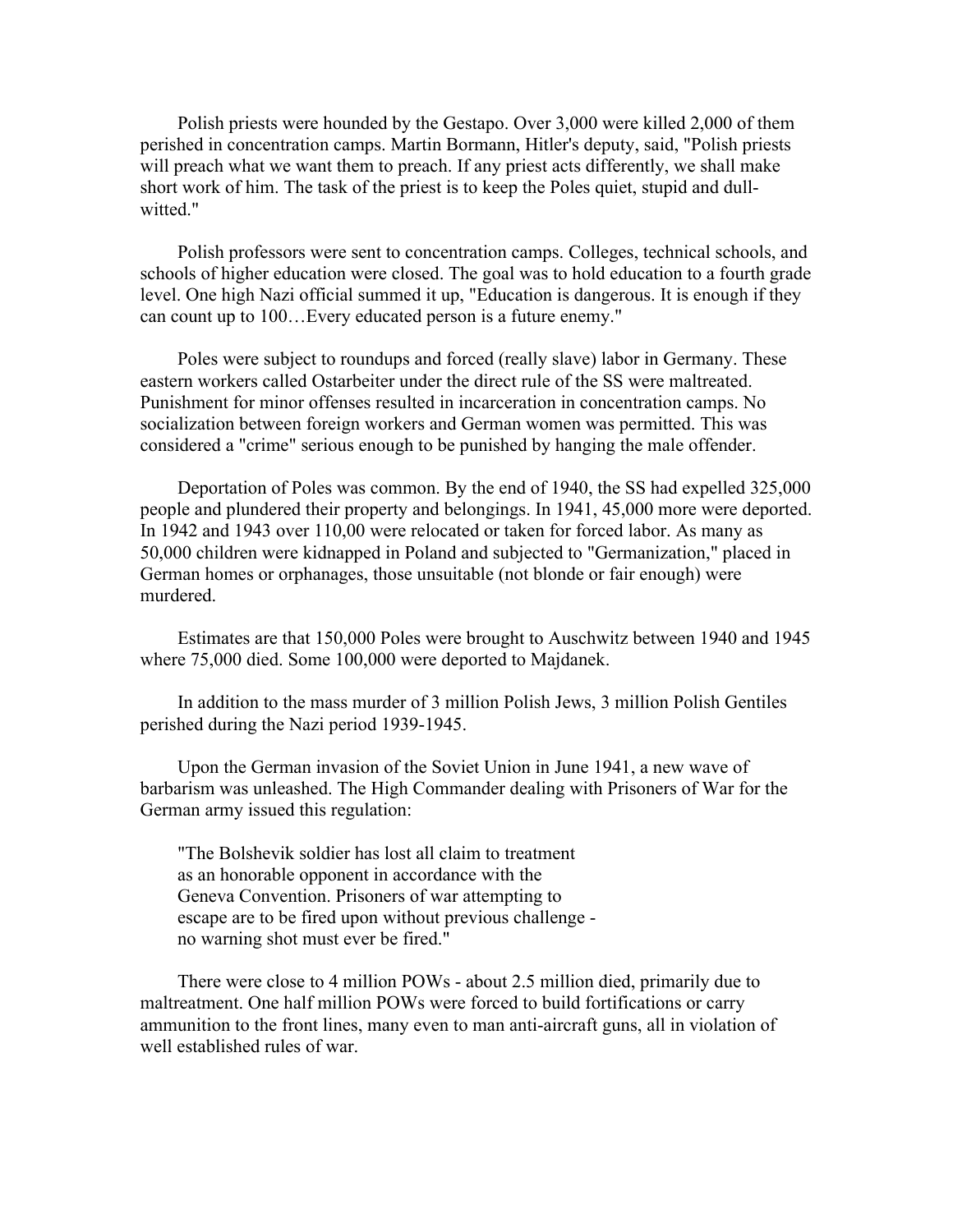There were over seven million civilian foreign workers for Hitler's Third Reich. The slaves were rounded up by force and transported in boxcars like cattle. Often the deportees had no food, water, nor any sanitary bathroom facilities. Also about two million prisoners of war were added to the forced labor force in war related industries and construction, mostly working inside Germany. About 20% of the agricultural work was performed by foreign labor. These workers did arduous and dirty work and were often confined to camps, under terrible conditions. Wives were taken away from husbands and children were separated from their parents. American GIs were shocked at the condition of these forced laborers; they had not been briefed. Their liberation was incidental and accidental. The Allied soldiers were further horrified beyond belief upon entering the concentration camps.

 World War II is too often studied from the perspective of the West. However, Nazi Germany's worst atrocities were vented against the peoples of the East. The Soviets lost 13.6 million military lives and 7 million civilians. The Yugoslavs lost 1.7, including 300,000 civilians.

 There is very little in the way of literature for middle schools about the above. Perhaps this is due to the Cold War. For high schoolers, William Shirer's The Rise and Fall of the Third Reich (Greenwich, CT: Fawcett Crest, 1960) has an excellent chapter entitled "The New Order." Michael Birenbaum's editorship of A Mosaic of Victims (New York: New York University Press, 1990) is quite readable. Richard C. Lukas has two books - Did the Children Cry: Hitler's War Against Jewish and Polish Children 1939- 1945 (Hippocrene, 1994) (grades 7-12) and the adult book Forgotten Holocaust: The Poles Under German Occupation (Hippocrene, 1990) (grades 10-12). For adults is the classic Alexander Dallin German Rule in Russia 1941-1945 (Boulder, CO: Westview Press, 1981). For grades 8-12, the US Holocaust Memorial Museum pamphlet Poles part of its 1998 "Victims of the Nazis 1935-1945" series.

 It should be the aim of education to develop sympathy for and connections with those beyond whom one was born by chance. Of course, the student can more easily identify with one's family, ethnic group, nationality, religion and nation. However, the developing personality should have a sense of being part of the human family, with all the peoples who inhabit our planet. The optional psychological and political development should be an appreciation of the sacredness of all life and the value of commitment of opposition to the persecution, maltreatment and mass murder of any group of people, and commitment to human rights. The tragic flaw in the German educational system, the best in the world before Hitler, was the failure in this moral dimension. That is why educators have to go beyond Anne Frank and explore issues of human rights in all grades and not produce as Haim Ginott, the educator, has called the German nation 1933-45 "educated barbarians."

 Teachers may want to update the topic of genocide, both past and present. Such books, for grades 9-12, as Nationalism and Ethnic Conflict (Greenhaven Press, 1994); Linda Jacobs Altman's Genocide: The Systematic Killing of a People (Enslow 1995)